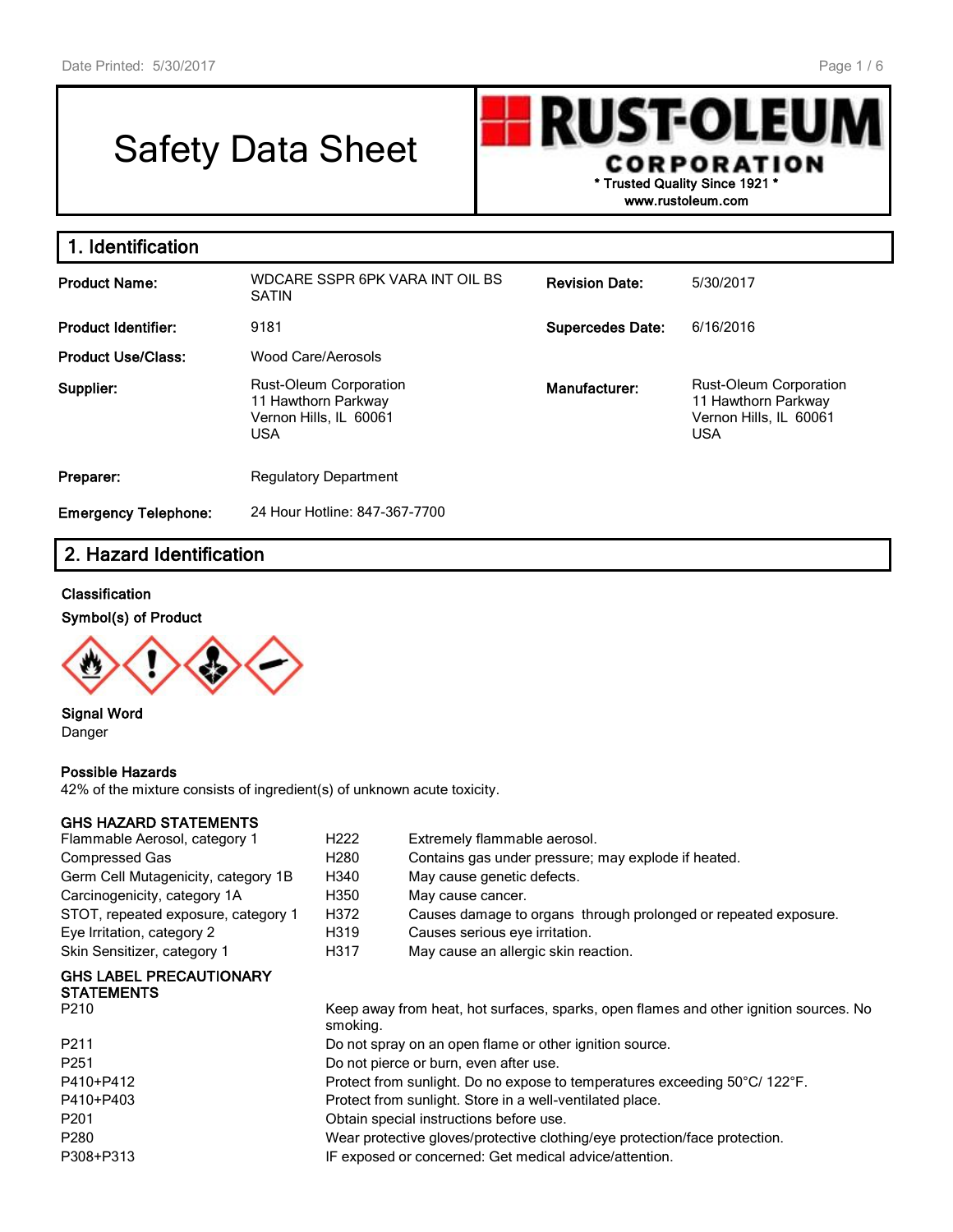| Store locked up.                                                                                                                    |
|-------------------------------------------------------------------------------------------------------------------------------------|
| Dispose of contents/container in accordance with local, regional and national regulations.                                          |
| Do not breathe dust/fume/gas/mist/vapors/spray.                                                                                     |
| Wash hands thoroughly after handling.                                                                                               |
| Get medical advice/attention if you feel unwell.                                                                                    |
| IF IN EYES: Rinse cautiously with water for several minutes. Remove contact lenses, if<br>present and easy to do. Continue rinsing. |
| If eye irritation persists: Get medical advice/attention.                                                                           |
| Contaminated work clothing should not be allowed out of the workplace.                                                              |
| IF ON SKIN: Wash with plenty of soap and water.                                                                                     |
| If skin irritation or rash occurs: Get medical advice/attention.                                                                    |
| For specific treatment see label                                                                                                    |
| <b>GHS SDS PRECAUTIONARY STATEMENTS</b>                                                                                             |
|                                                                                                                                     |

P270 Do not eat, drink or smoke when using this product. P363 Wash contaminated clothing before reuse.

#### **3. Composition/Information On Ingredients**

#### **HAZARDOUS SUBSTANCES**

| <b>Chemical Name</b>                 | CAS-No.        | <b>Wt.%</b><br>Range | <b>GHS Symbols</b>    | <b>GHS Statements</b>             |
|--------------------------------------|----------------|----------------------|-----------------------|-----------------------------------|
| Liquefied Petroleum Gas              | 68476-86-8     | 25-50                | GHS04-GHS08           | H <sub>280</sub> -340-350         |
| Acetone                              | 67-64-1        | $10 - 25$            | GHS02-GHS07           | H <sub>225</sub> -319-332-336     |
| <b>Hydrotreated Light Distillate</b> | 64742-47-8     | $10 - 25$            | GHS08                 | H304                              |
| <b>Stoddard Solvent</b>              | 8052-41-3      | 10-25                | GHS08                 | H304-372                          |
| Methyl Ethyl Ketoxime                | 96-29-7        | $0.1 - 1.0$          | GHS05-GHS06           | H302-312-317-318-331              |
| Ethylbenzene                         | $100 - 41 - 4$ | $0.1 - 1.0$          | GHS02-GHS07-<br>GHS08 | H <sub>225</sub> -304-332-351-373 |

#### **4. First-aid Measures**

**FIRST AID - EYE CONTACT:** Immediately flush eyes with plenty of water for at least 15 minutes holding eyelids open. Get medical attention. Do NOT allow rubbing of eyes or keeping eyes closed.

**FIRST AID - SKIN CONTACT:** Wash skin with soap and water. Remove contaminated clothing. Get medical attention if irritation develops or persists.

**FIRST AID - INHALATION:** Remove to fresh air. If not breathing, give artificial respiration. If breathing is difficult, give oxygen. Get immediate medical attention. Do NOT use mouth-to-mouth resuscitation. If you experience difficulty in breathing, leave the area to obtain fresh air. If continued difficulty is experienced, get medical assistance immediately.

**FIRST AID - INGESTION:** Aspiration hazard: Do not induce vomiting or give anything by mouth because this material can enter the lungs and cause severe lung damage. Get immediate medical attention. If swallowed, get medical attention.

#### **5. Fire-fighting Measures**

**EXTINGUISHING MEDIA:** Alcohol Film Forming Foam, Carbon Dioxide, Dry Chemical, Dry Sand, Water Fog

**UNUSUAL FIRE AND EXPLOSION HAZARDS:** FLASH POINT IS LESS THAN 20°F. EXTREMELY FLAMMABLE LIQUID AND VAPOR!Water spray may be ineffective. Closed containers may explode when exposed to extreme heat due to buildup of steam. Closed containers may explode when exposed to extreme heat. Vapors may form explosive mixtures with air. Vapors can travel to a source of ignition and flash back. Isolate from heat, electrical equipment, sparks and open flame. Perforation of the pressurized container may cause bursting of the can. No unusual fire or explosion hazards noted. Keep containers tightly closed.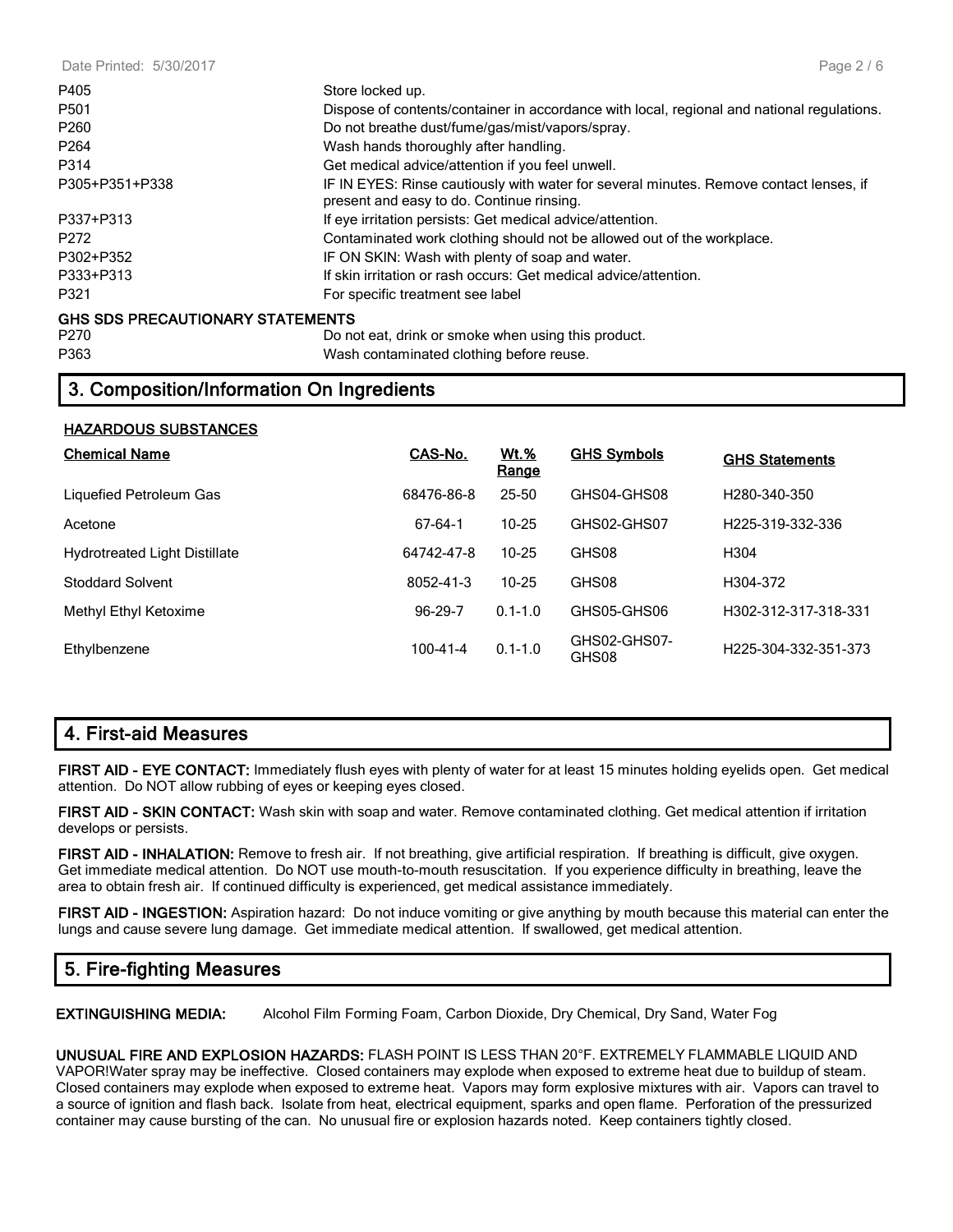**SPECIAL FIREFIGHTING PROCEDURES:** Full protective equipment including self-contained breathing apparatus should be used. Evacuate area and fight fire from a safe distance. Water may be used to cool closed containers to prevent pressure buildup and possible autoignition or explosion. Use water spray to keep fire-exposed containers cool. Containers may explode when heated.

#### **6. Accidental Release Measures**

**STEPS TO BE TAKEN IF MATERIAL IS RELEASED OR SPILLED:** Contain spilled liquid with sand or earth. DO NOT use combustible materials such as sawdust. Isolate the hazard area and deny entry to unnecessary and unprotected personnel. Remove all sources of ignition, ventilate area and remove with inert absorbent and non-sparking tools. Dispose of according to local, state (provincial) and federal regulations. Do not incinerate closed containers. Ventilate area, isolate spilled material, and remove with inert absorbent. Dispose of contaminated absorbent, container, and unused contents in accordance with local, state, and federal regulations.

## **7. Handling and Storage**

**HANDLING:** Wash thoroughly after handling. Wash hands before eating. Remove contaminated clothing and launder before reuse. Use only with adequate ventilation. Follow all MSDS/label precautions even after container is emptied because it may retain product residues. Avoid breathing fumes, vapors, or mist. Avoid contact with eyes, skin and clothing.

**STORAGE:** Keep containers tightly closed. Isolate from heat, electrical equipment, sparks and open flame. Contents under pressure. Do not store above 120 ° F. Store large quantities in buildings designed and protected for storage of flammable aerosols. Product should be stored in tightly sealed containers and protected from heat, moisture, and foreign materials. Store in a dry, well ventilated place. Keep container tightly closed when not in use. Keep away from heat, sparks, flame and sources of ignition. Avoid excess heat.

#### **Chemical Name CAS-No. Weight % Less Than ACGIH TLV-TWA ACGIH TLV-STEL OSHA PEL-TWA OSHA PEL-CEILING** Liquefied Petroleum Gas 68476-86-8 30.0 N.E. N.E. N.E. N.E. Acetone 67-64-1 20.0 250 ppm 500 ppm 1000 ppm N.E. Hydrotreated Light Distillate 64742-47-8 20.0 N.E. N.E. N.E. N.E. Stoddard Solvent 8052-41-3 15.0 100 ppm N.E. 500 ppm N.E.<br>
Methyl Ethyl Ketoxime 96-29-7 1.0 10 ppm N.E. N.E. N.E. N.E. Methyl Ethyl Ketoxime 96-29-7 1.0 10 ppm N.E. N.E. N.E. Ethylbenzene | 100-41-4 | 1.0 | 20 ppm | N.E. | 100 ppm | N.E.

#### **8. Exposure Controls/Personal Protection**

#### **PERSONAL PROTECTION**

**ENGINEERING CONTROLS:** Use explosion-proof ventilation equipment. Provide general dilution of local exhaust ventilation in volume and pattern to keep TLV of hazardous ingredients below acceptable limits. Prevent build-up of vapors by opening all doors and windows to achieve cross-ventilation. Use process enclosures, local exhaust ventilation, or other engineering controls to control airborne levels below recommended exposure limits.

**RESPIRATORY PROTECTION:** A respiratory protection program that meets OSHA 1910.134 and ANSI Z88.2 requirements must be followed whenever workplace conditions warrant a respirator's use. A NIOSH/MSHA approved air purifying respirator with organic vapor cartridge or canister may be permissible under certain circumstances where airborne concentrations are expected to exceed exposure limits.

**SKIN PROTECTION:** Use gloves to prevent prolonged skin contact. Nitrile or Neoprene gloves may afford adequate skin protection.

**EYE PROTECTION:** Use safety eyewear designed to protect against splash of liquids.

**OTHER PROTECTIVE EQUIPMENT:** Refer to safety supervisor or industrial hygienist for further guidance regarding types of personal protective equipment and their applications.

**HYGIENIC PRACTICES:** Wash thoroughly with soap and water before eating, drinking or smoking. Remove contaminated clothing immediately and launder before reuse.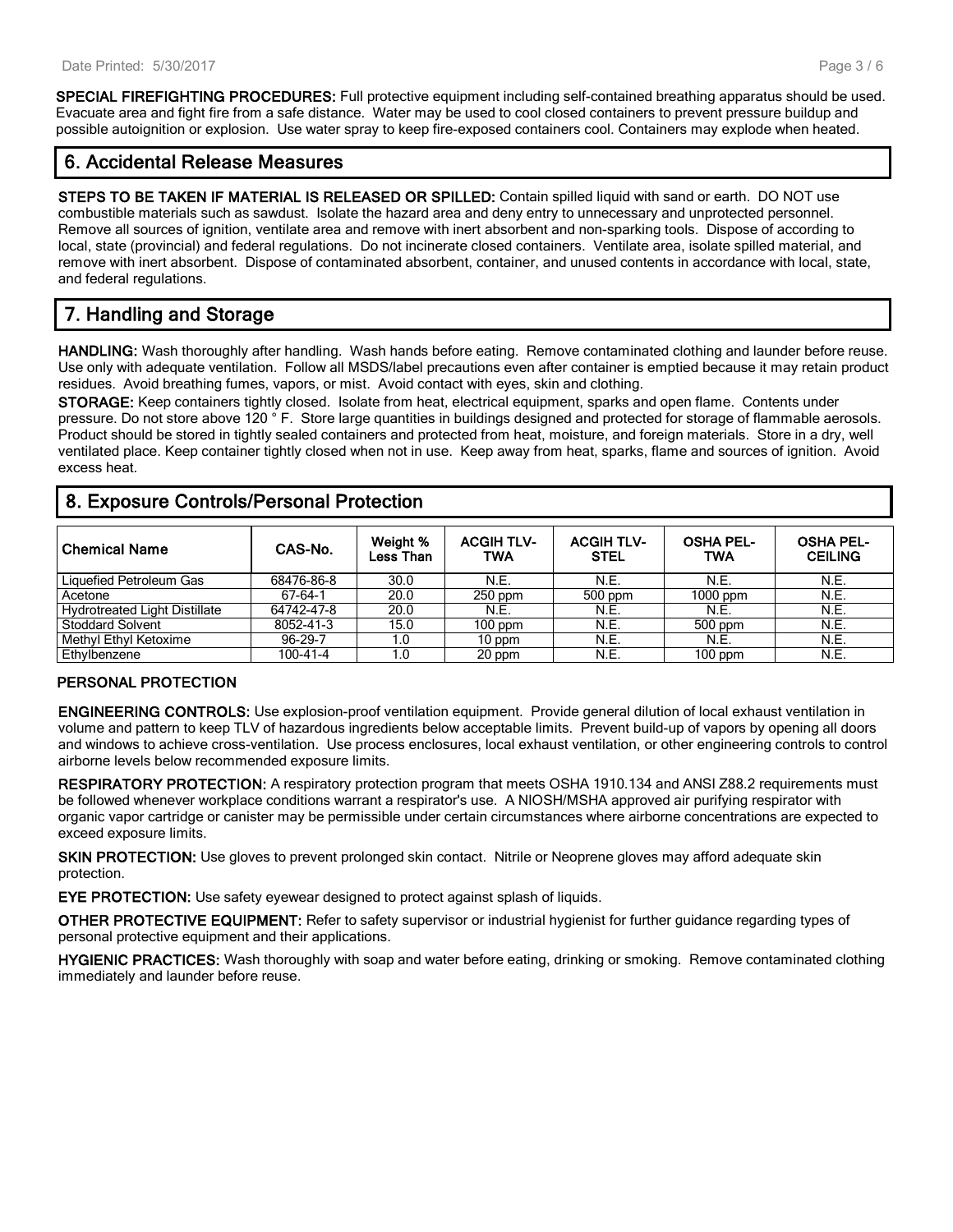### **9. Physical and Chemical Properties**

| Appearance:<br>Odor:<br><b>Relative Density:</b><br>Freeze Point, °C:<br><b>Solubility in Water:</b>                       | Aerosolized Mist<br>Solvent Like<br>0.723<br>N.D.<br>Slight                                      | <b>Physical State:</b><br><b>Odor Threshold:</b><br>pH:<br><b>Viscosity:</b><br><b>Partition Coefficient, n-</b><br>octanol/water: | Liquid<br>N.E.<br>N.A.<br>N.D.<br>N.D. |
|----------------------------------------------------------------------------------------------------------------------------|--------------------------------------------------------------------------------------------------|------------------------------------------------------------------------------------------------------------------------------------|----------------------------------------|
| Decompostion Temp., °C:<br>Boiling Range, °C:<br><b>Flammability:</b><br><b>Evaporation Rate:</b><br><b>Vapor Density:</b> | N.D.<br>$56 - 204$<br><b>Supports Combustion</b><br><b>Faster than Ether</b><br>Heavier than Air | Explosive Limits, vol%:<br>Flash Point, °C:<br>Auto-ignition Temp., °C:<br><b>Vapor Pressure:</b>                                  | $1.0 - 12.8$<br>$-104$<br>N.D.<br>N.D. |

(See "Other information" Section for abbreviation legend)

#### **10. Stability and Reactivity**

**CONDITIONS TO AVOID:** Avoid temperatures above 120°F (49°C). Avoid all possible sources of ignition. Avoid contact with strong acid and strong bases.

**INCOMPATIBILITY:** Incompatible with strong oxidizing agents, strong acids and strong alkalies.

**HAZARDOUS DECOMPOSITION:** By open flame, carbon monoxide and carbon dioxide. When heated to decomposition, it emits acrid smoke and irritating fumes. Contains solvents which may form carbon monoxide, carbon dioxide, and formaldehyde.

**HAZARDOUS POLYMERIZATION:** Will not occur under normal conditions.

**STABILITY:** This product is stable under normal storage conditions.

#### **11. Toxicological information**

**EFFECTS OF OVEREXPOSURE - EYE CONTACT:** Causes Serious Eye Irritation

**EFFECTS OF OVEREXPOSURE - SKIN CONTACT:** May cause skin irritation. Allergic reactions are possible.

**EFFECTS OF OVEREXPOSURE - INHALATION:** High gas, vapor, mist or dust concentrations may be harmful if inhaled. High vapor concentrations are irritating to the eyes, nose, throat and lungs. Harmful if inhaled. Avoid breathing fumes, spray, vapors, or mist. Prolonged or excessive inhalation may cause respiratory tract irritation.

**EFFECTS OF OVEREXPOSURE - INGESTION:** Harmful if swallowed.

**EFFECTS OF OVEREXPOSURE - CHRONIC HAZARDS:** Reports have associated repeated and prolonged occupational overexposure to solvents with permanent brain and nervous system damage. IARC lists Ethylbenzene as a possible human carcinogen (group 2B). May cause central nervous system disorder (e.g., narcosis involving a loss of coordination, weakness, fatigue, mental confusion, and blurred vision) and/or damage. High concentrations may lead to central nervous system effects (drowsiness, dizziness, nausea, headaches, paralysis, and blurred vision) and/or damage.

PRIMARY ROUTE(S) OF ENTRY: Eye Contact, Ingestion, Inhalation, Skin Absorption, Skin Contact

#### **ACUTE TOXICITY VALUES**

**The acute effects of this product have not been tested. Data on individual components are tabulated below:**

| CAS-No.        | <b>Chemical Name</b>                 | Oral LD50       | Dermal LD50         | Vapor LC50     |
|----------------|--------------------------------------|-----------------|---------------------|----------------|
| 67-64-1        | Acetone                              | 5800 mg/kg Rat  | >15700 mg/kg Rabbit | 50.1 mg/L Rat  |
| 64742-47-8     | <b>Hydrotreated Light Distillate</b> | >5000 mg/kg Rat | >2000 mg/kg Rabbit  | >5000 mg/L Rat |
| $96 - 29 - 7$  | Methyl Ethyl Ketoxime                | 930 mg/kg Rat   | 1100 mg/kg Rabbit   | >4.8 mg/L Rat  |
| $100 - 41 - 4$ | Ethylbenzene                         | 3500 mg/kg Rat  | 15400 mg/kg Rabbit  | 17.4 mg/L Rat  |

N.I. - No Information

#### **12. Ecological Information**

**ECOLOGICAL INFORMATION:** Product is a mixture of listed components.

#### **13. Disposal Information**

**DISPOSAL INFORMATION:** Dispose of material in accordance to local, state, and federal regulations and ordinances. Do not allow to enter waterways, wastewater, soil, storm drains or sewer systems.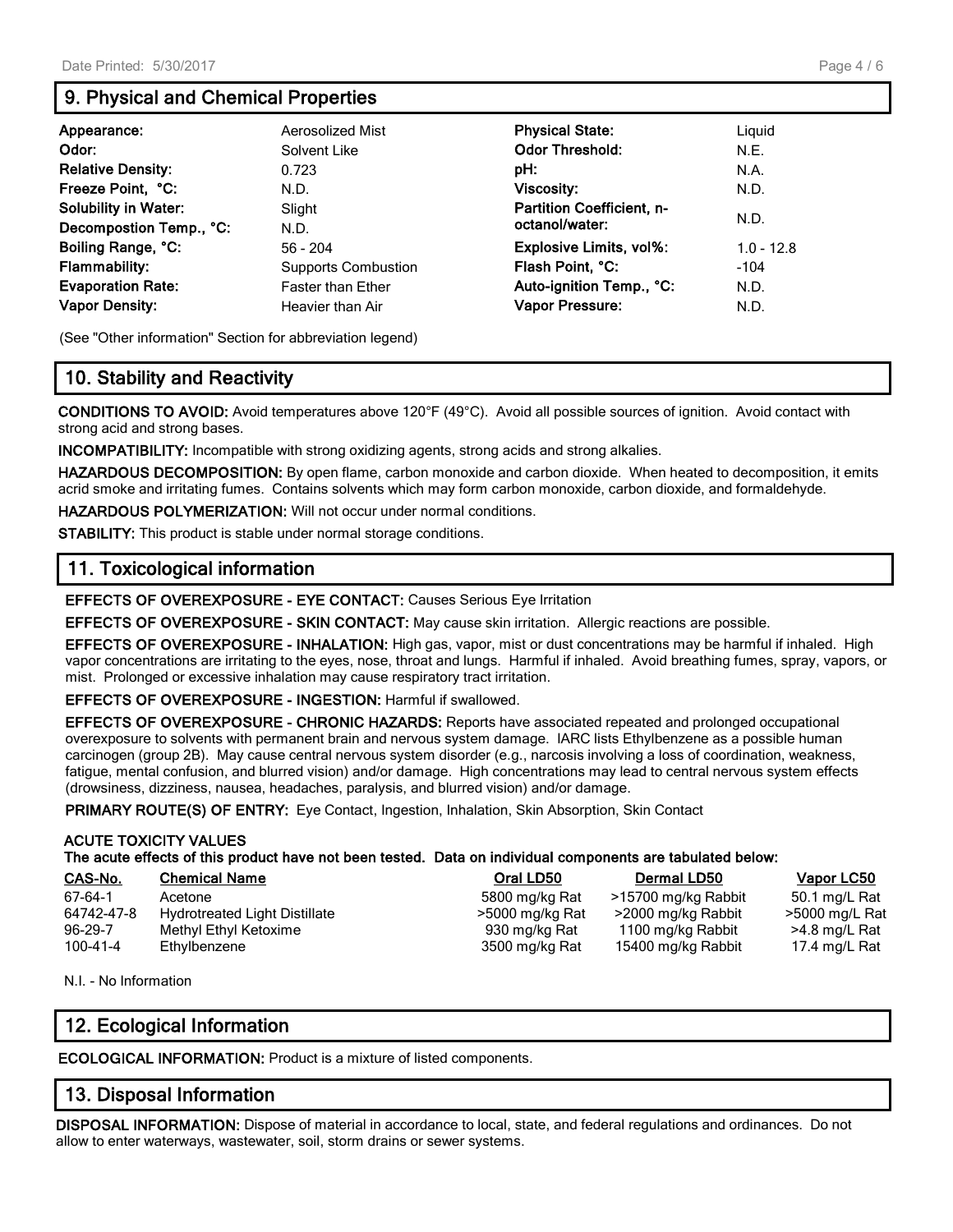#### **14. Transport Information**

|                              | Domestic (USDOT)                               | <b>International (IMDG)</b> | Air (IATA) | <b>TDG (Canada)</b>                            |
|------------------------------|------------------------------------------------|-----------------------------|------------|------------------------------------------------|
| <b>UN Number:</b>            | N.A.                                           | 1950                        | 1950       | N.A.                                           |
| <b>Proper Shipping Name:</b> | Paint Products in<br><b>Limited Quantities</b> | Aerosols                    | Aerosols   | Paint Products in<br><b>Limited Quantities</b> |
| <b>Hazard Class:</b>         | N.A.                                           | 2.1                         | 2.1        | N.A.                                           |
| <b>Packing Group:</b>        | N.A.                                           | N.A.                        | N.A.       | N.A.                                           |
| <b>Limited Quantity:</b>     | Yes                                            | Yes                         | Yes        | <b>Yes</b>                                     |

#### **15. Regulatory Information**

#### **U.S. Federal Regulations:**

#### **CERCLA - SARA Hazard Category**

This product has been reviewed according to the EPA 'Hazard Categories' promulgated under Sections 311 and 312 of the Superfund Amendment and Reauthorization Act of 1986 (SARA Title III) and is considered, under applicable definitions, to meet the following categories:

Fire Hazard, Pressure Hazard, Acute Health Hazard, Chronic Health Hazard

#### **Sara Section 313:**

This product contains the following substances subject to the reporting requirements of Section 313 of Title III of the Superfund Amendment and Reauthorization Act of 1986 and 40 CFR part 372:

#### **Chemical Name CAS-No.**

Ethylbenzene 100-41-4

#### **Toxic Substances Control Act:**

This product contains the following chemical substances subject to the reporting requirements of TSCA 12(b) if exported from the United States:

No TSCA 12(b) components exist in this product.

|                                  |       | 16. Other Information                   |                                                                              |                                                                                                                                         |   |                             |   |  |
|----------------------------------|-------|-----------------------------------------|------------------------------------------------------------------------------|-----------------------------------------------------------------------------------------------------------------------------------------|---|-----------------------------|---|--|
| <b>HMIS RATINGS</b><br>Health:   | $2^*$ | <b>Flammability:</b>                    | 3                                                                            | <b>Physical Hazard:</b>                                                                                                                 | 0 | <b>Personal Protection:</b> | х |  |
| <b>NFPA RATINGS</b><br>Health: 2 |       | <b>Flammability:</b>                    | -3                                                                           | Instability                                                                                                                             | 0 |                             |   |  |
|                                  |       | <b>VOLATILE ORGANIC COMPOUNDS, g/L:</b> |                                                                              | 564                                                                                                                                     |   |                             |   |  |
| <b>SDS REVISION DATE:</b>        |       |                                         | 5/30/2017                                                                    |                                                                                                                                         |   |                             |   |  |
| <b>REASON FOR REVISION:</b>      |       |                                         | 02 - Hazard Identification<br>16 - Other Information<br>Statement(s) Changed | <b>Product Composition Changed</b><br>Substance and/or Product Properties Changed in Section(s):<br>09 - Physical & Chemical Properties |   |                             |   |  |